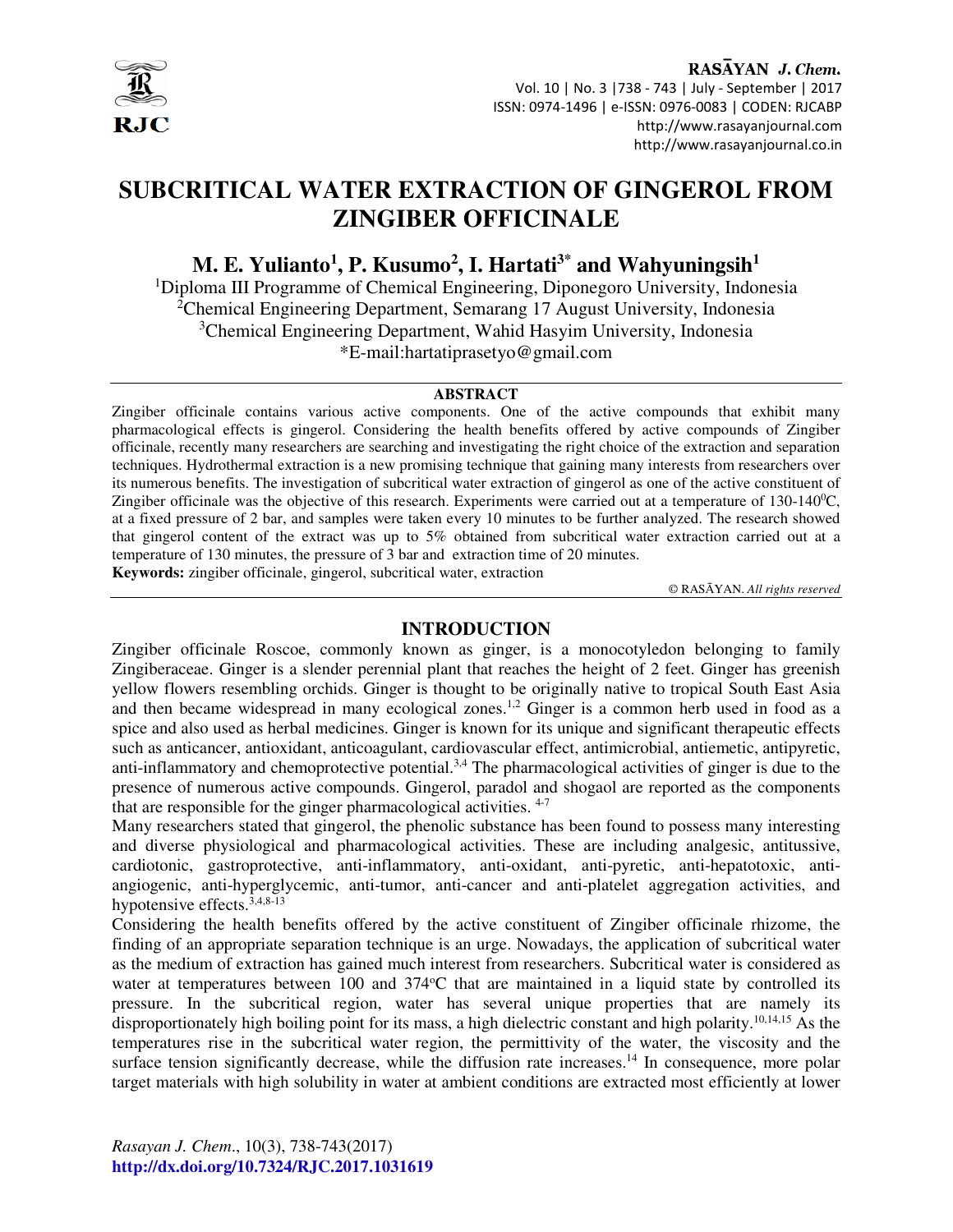temperatures, whereas elevated temperature will induce the moderately polar and non-polar targets which require a less polar medium.10, 15,16

Considering the numerous pharmacological effect offered by ginger active constituent namely gingerol and the advantages of the application of subcritical water in the phytoconstituents separation, thus in this paper, we investigated the influence of the parameter process on the subcritical water extraction of gingerol.

# **EXPERIMENTAL**

#### **Material and Methods**

Dried and ground ginger was supplied by a local supplier from Semarang, Central Java, Indonesia. Distilled water was used in the subcritical water extraction. The subcritical water extractor used in this research was shown in Fig.-1. Two vessels having a volume of five-liter volume each are connected with a stainless steel pipe. The first vessel acts as the extractor column while the other one is acting as the cooling cells.





#### **General procedure**

100 g of ground ginger added to the extractor cell. A certain volume of distilled water (4000 ml) was then added into the cell. After the stainless steel lid cover was securely covered the column, the  $N_2$  gas was then passed through the cell for 2 min to purge out air. The  $N_2$  gas was also used to maintain the pressure of the chamber fixed at 2 bar. The extraction was conducted at a temperature of  $130-140^{\circ}$ C for 10-20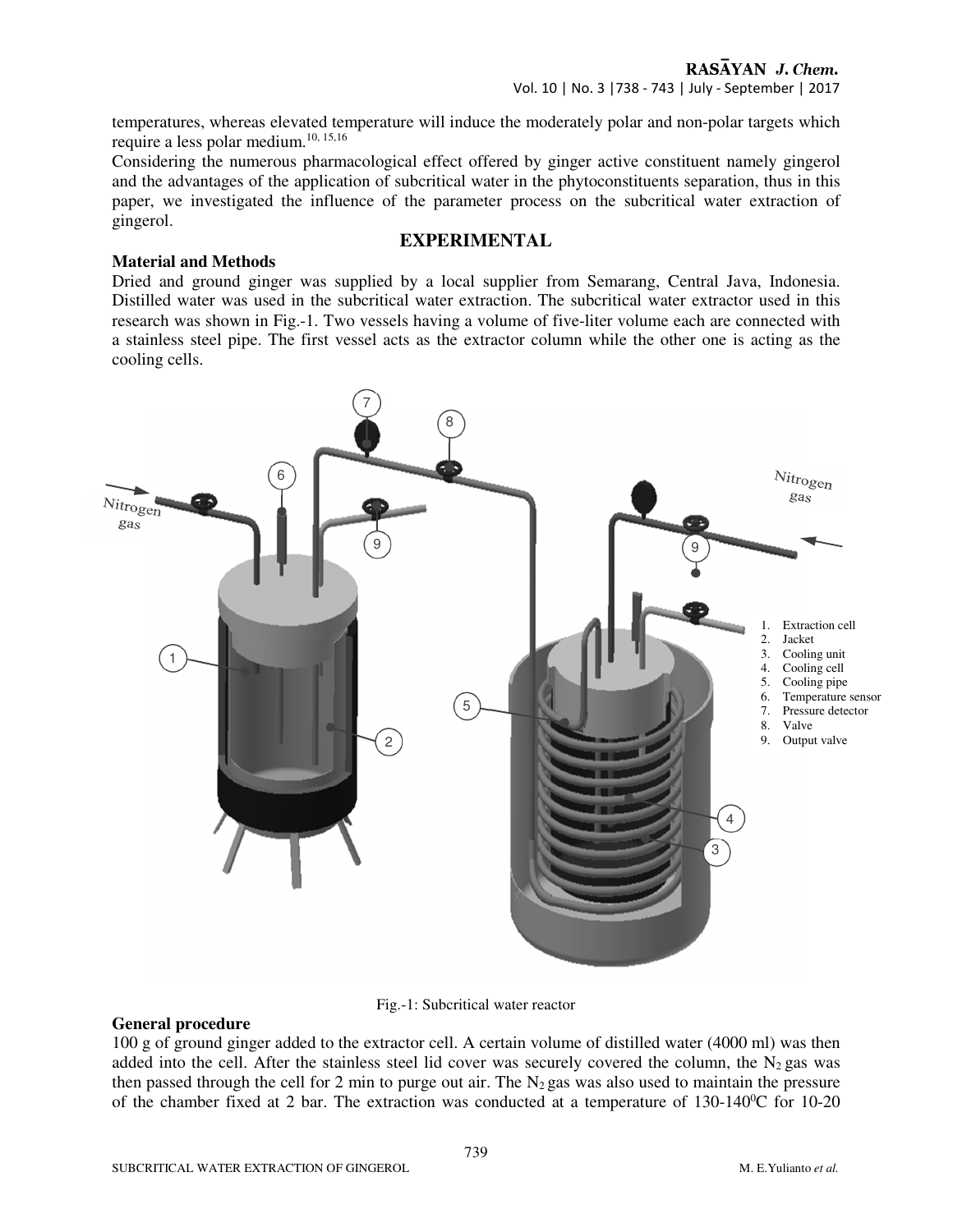minutes. Once the extraction process was completed, the extract was transferred into the cooling cell at 25  $\rm{^{0}C}$  and 1 MPa within 1 min to ensure rapid cooling.

#### **Analytical Discussion**

The samples were taken and subjected to HPLC-MS analysis. The LC-MS used was a UPLC- QToF-MS/MS System (Waters). The column of the LC-MS was Acquity UPLC BEH C18 1.7um, 2.1x50 mm. The eluent were: (A) H2O+0.1% formic acid, and (B): Acetonitrile  $+0.1\%$  formic acid. The flow rate was 0.3 mL/min injected at 40 dC and volume of 5 uL. The MS used was XEVO - G2QTOF (Waters) with ESI positive in resolution mode. The data were analyzed by using MassLynk version 4.1.software.

# **RESULTS AND DISCUSSION**

Ginger is reported contains a numerous number of pungent constituents and active ingredients. It was mentioned that the ginger chemical constituents are vary depending on the place of origin and whether the rhizomes are fresh or dry.<sup>4,7</sup> Studies recorded by Jolad has identified 63 compounds in fresh ginger.<sup>17</sup> Meanwhile, the chemical constituents on commercially processed dry ginger were also examined.<sup>7</sup> They found a total of 115 compounds, of which 88 were reported. Of these, 45 had been recorded previously for fresh ginger.7,17 Basically, the ginger compounds are grouped into two broader categories i.e., volatiles and non-volatiles. Both of the ginger compounds group are contributing to specific pungency in different ways. The volatiles determines the odor of ginger, and the yield of which varies from  $1\%$  to  $3\%$ .<sup>7,18</sup> The volatiles include sesquiterpene and monoterpenoid hydrocarbons providing the distinct aroma and taste of ginger. The monoterpenoid hydrocarbons are included geraniol, curcumene b-phellandrene, (+) camphene, 1,8-cineole, citral, terpineol, borneol, linalool, and neral, while the sesquiterpenes are included zerumbone, a-zingiberene, b-sesquiphellandrene, b-bisabolene, (E-E)-a-farnesene, arcurcumene, and zingiberol. On the contrary, non-volatile pungent compounds include gingerols, shogaols, paradols, and zingerone. $2,7$ 



Fig.-2: Basic Chemical Structure of Gingerol

Gingerols (Fig.-2) are mainly attributed for ginger-specific pungency. Gingerols are homologous series of phenols. They differ in their unbranched alkyl chains length<sup>2</sup>. Gingerol is formed in the plant from malonate, phenylalanine, and hexonate.<sup>19</sup> 6-gingerol [5-hydroxy-1-(4-hydroxy-3-methoxy phenyl) decan-3-one is the most abundant constituent among the gingerol series.<sup>8</sup>

Phytochemical constituents are usually thermally unstable. Gingerols also reported having the characteristic of thermally unstable and can undergo at least two reactions.<sup>20</sup> Several attempts on the gingerol separation were investigated in order to optimize the separation process and minimize the gingerol thermal degradation. Subcritical water was used in the gingerol extraction. The temperature of the system was set of 130 and  $140^{\circ}$ C, the extraction duration was varied between 10-40 minutes, while the pressure was set at 2 bar by using  $N_2$ . The profile of the LC-MS chromatogram of gingerol in subcritical water extraction was shown on Figures- 3 to 5.

The research result showed that the gingerol content of the extract was high. The gingerol content of the extract was found of 5% at the subcritical water extraction performed at a temperature of  $130^{\circ}$ C, the pressure of 2 bar and extraction time of 20 minutes. While the gingerol content of the extract was found of 4% at the subcritical water extraction performed at a temperature of  $130^{\circ}$ C and  $140^{\circ}$ C, the pressure of 2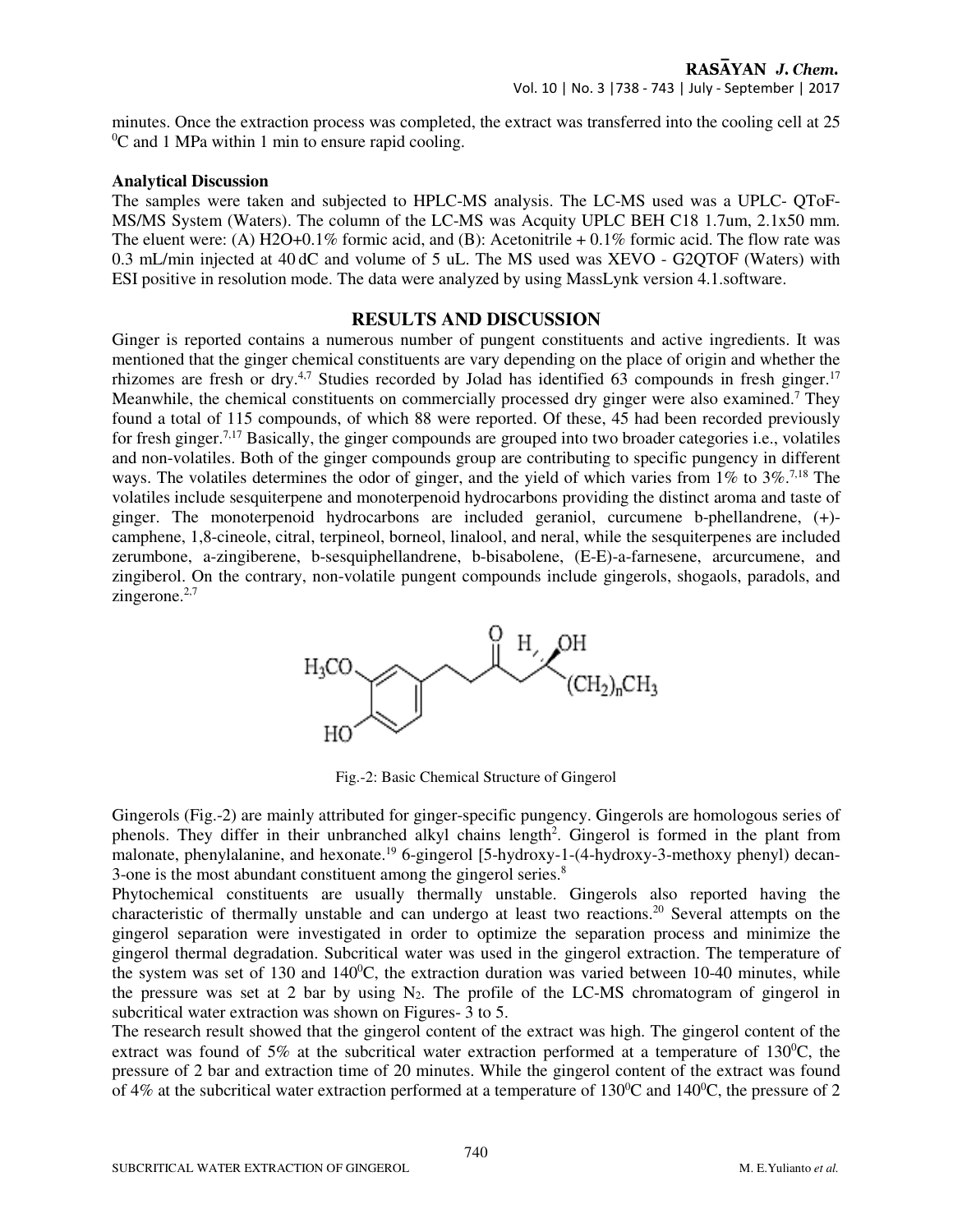bar and extraction time of 20 minutes. This result was higher than the gingerol content found on the thermally processed ginger that was reported in the earlier studies conducted by Purnomo.<sup>21</sup>



Fig.-3: LC-MS chromatogram of gingerol in subcritical water extraction performed at temperature of  $130^{\circ}$ C, pressure of 2 bar and extraction time of 10 minutes



They conducted roasting on the elephant ginger and applied two different thermal processing, i.e. boiling at  $100^{\circ}$ C and roasting at  $320^{\circ}$ C for 2-10 minutes. They found that the gingerol content were up to 0,78-2% and  $0,8\%$ -1,9%, respectively.<sup>21</sup> The different genetics, plantation techniques, varieties, and its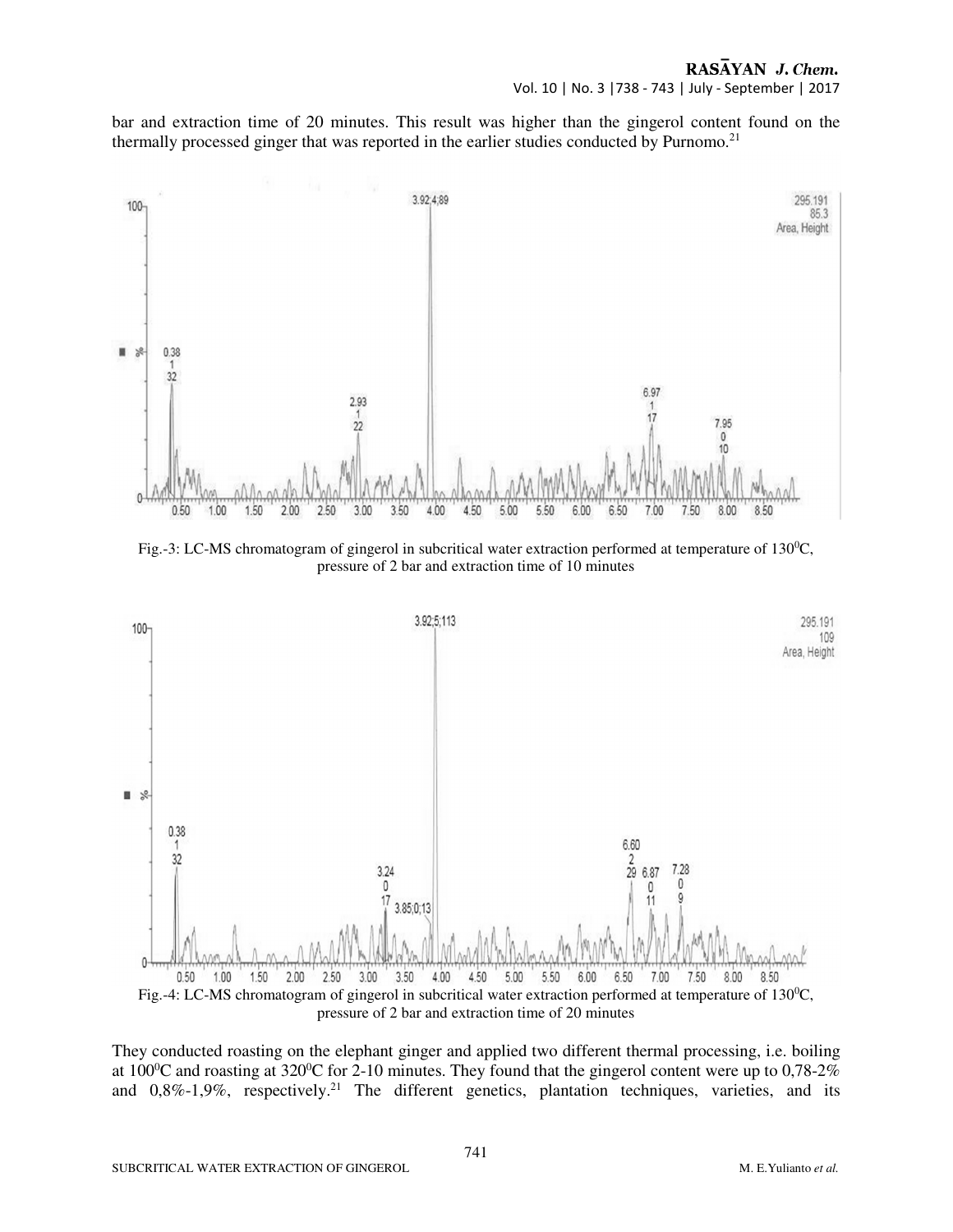### RASAYAN J. Chem. Vol. 10 | No. 3 |738 - 743 | July - September | 2017

environments were might be the cause of the different figures of the gingerol content. But, moreover, the most important things it might be due to the different thermal process applied on the ginger processing.



Fig.-5: LC-MS chromatogram of gingerol in subcritical water extraction performed at a temperature of 140<sup>0</sup>C, the pressure of 2 bar and extraction time of 10 minutes.

The application of subcritical water as the extraction medium was proven to be better techniques. It might be due to the unique properties of water which are in the subcritical region such as the low of the water permittivity, the viscosity, and the surface tension, and also the high of the diffusion rate. Moreover, the most important advantages of subcritical water extraction over traditional extraction techniques applied in the phyto-constituents separation are lower costs of the extracting agent, shorter extraction time, and an environmentally compatible technique.

# **CONCLUSION**

The application of subcritical water as the extraction medium in the gingerol separation from ginger rhizomes was proven to be better techniques and yield high gingerol content. The research showed that gingerol content of the extract was up to 5% obtained from subcritical water extraction carried out at a temperature of 130 minutes, the pressure of 3 bar and extraction time of 20 minutes.

# **ACKNOWLEDGMENT**

We would like to thank the Agriculture Research and Development Agency, Ministry of Agriculture, Indonesia, through a partnership of national agricultural research and development (KKP3N) for the financial support of this research.

# **REFERENCES**

- 1. C.A. Anosike, O. Obidoa, L.U.S. Ezeanyika, and M.M. Nwuba, *African Journal of Biochemistry Research.,* **3 (12)**, 379 (2009).
- 2. M.S. Butt, and M.T. Sultan, *Critical Reviews in Food Science and Nutrition.*, **51**, 384 (2011).
- 3. E.J.V. Cafino, M.B. Lirazan, and E.C. Marfori, *International Journal of Pharmacognosy and Phytochemical Research*., **8 (1)**, 38 (2016).